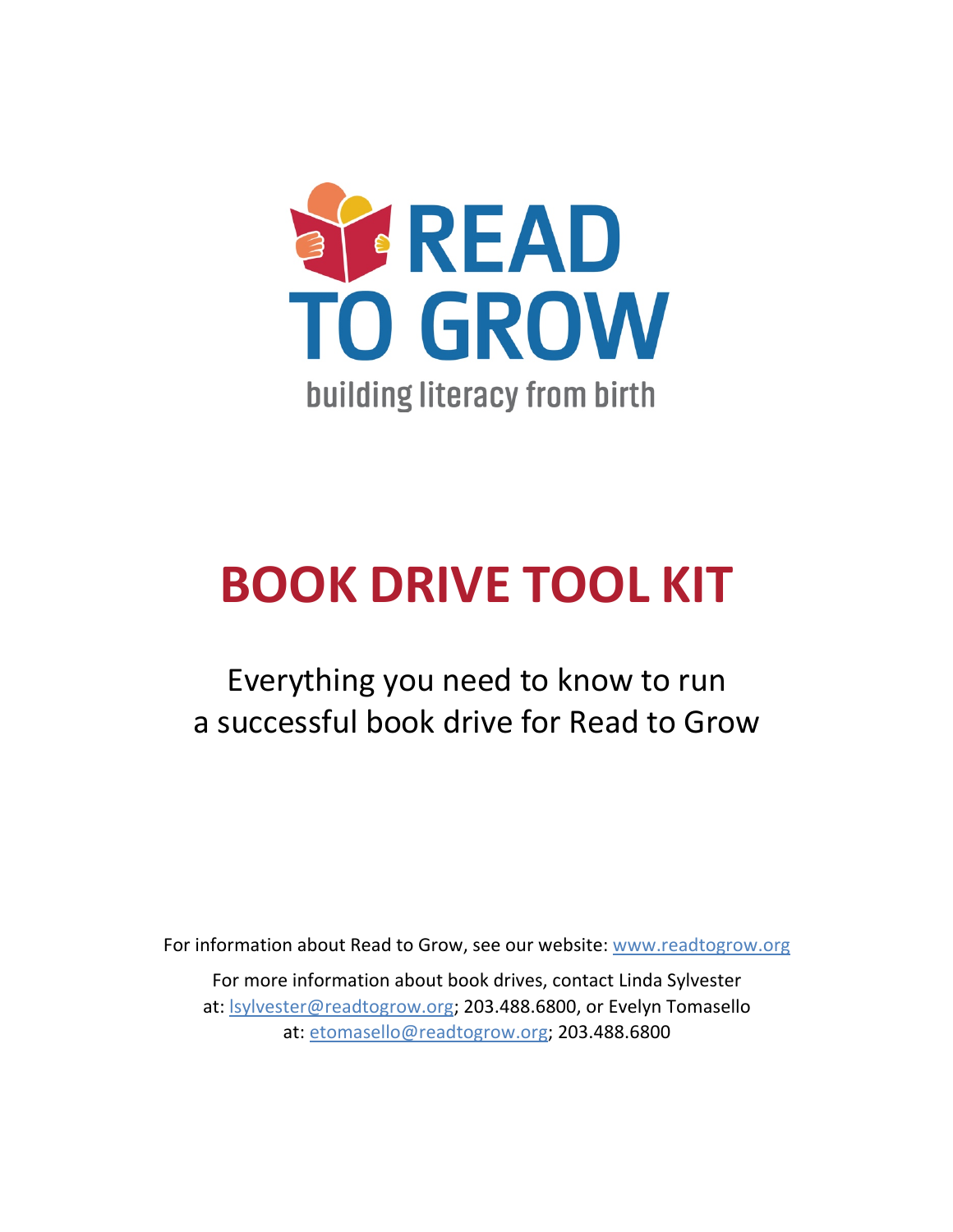# **ORGANIZING AND RUNNING A BOOK DRIVE**

Everyone who organizes and contributes to book drives helps us reach more children with the gift of books and the promise of literacy. We greatly appreciate all efforts. Most of about 160,000 books we expect to distribute this year have come to us from book drives.

We'd like to help you get started, so please contact us if you plan to run a book drive. Also, please fill out a **Book Drive Registration Form**. You can call Read to Grow at 203.488.6800 and ask for Linda Sylvester or Evelyn Tomasello.

### **Get organized**

- 1. Set up a committee of volunteers to assist in the book drive. Also, determine what type of children's books will be collected. (Remember, we collect and distribute books for children from newborns to high-school age.)
- 2. Determine where and when to hold the book drive.
- 3. Determine the time span of the book drive.
- 4. Promote the book drive.
- 5. Set up the book drive collection site.
- 6. Run the book drive.
- 7. Deliver the books to Read to Grow, or arrange for a pick-up.

#### **Step 1: Set up a committee**

The best way to form your committee is to start talking to classmates, co-workers, friends, family, and neighbors to generate interest.

Contact your school principal, school and community librarians, scout troop leaders, or religious leaders to ask for support and participation. Remember, there is strength in numbers!

#### **Step 2: Determine where and when to hold a book drive**

#### **Possible locations for a book drive:**

• **Schools**

Schools — especially elementary schools — are among the most important organizing hubs for book drives. Principals, teachers and media specialists usually support these events and will often organize book drives in their schools. Be sure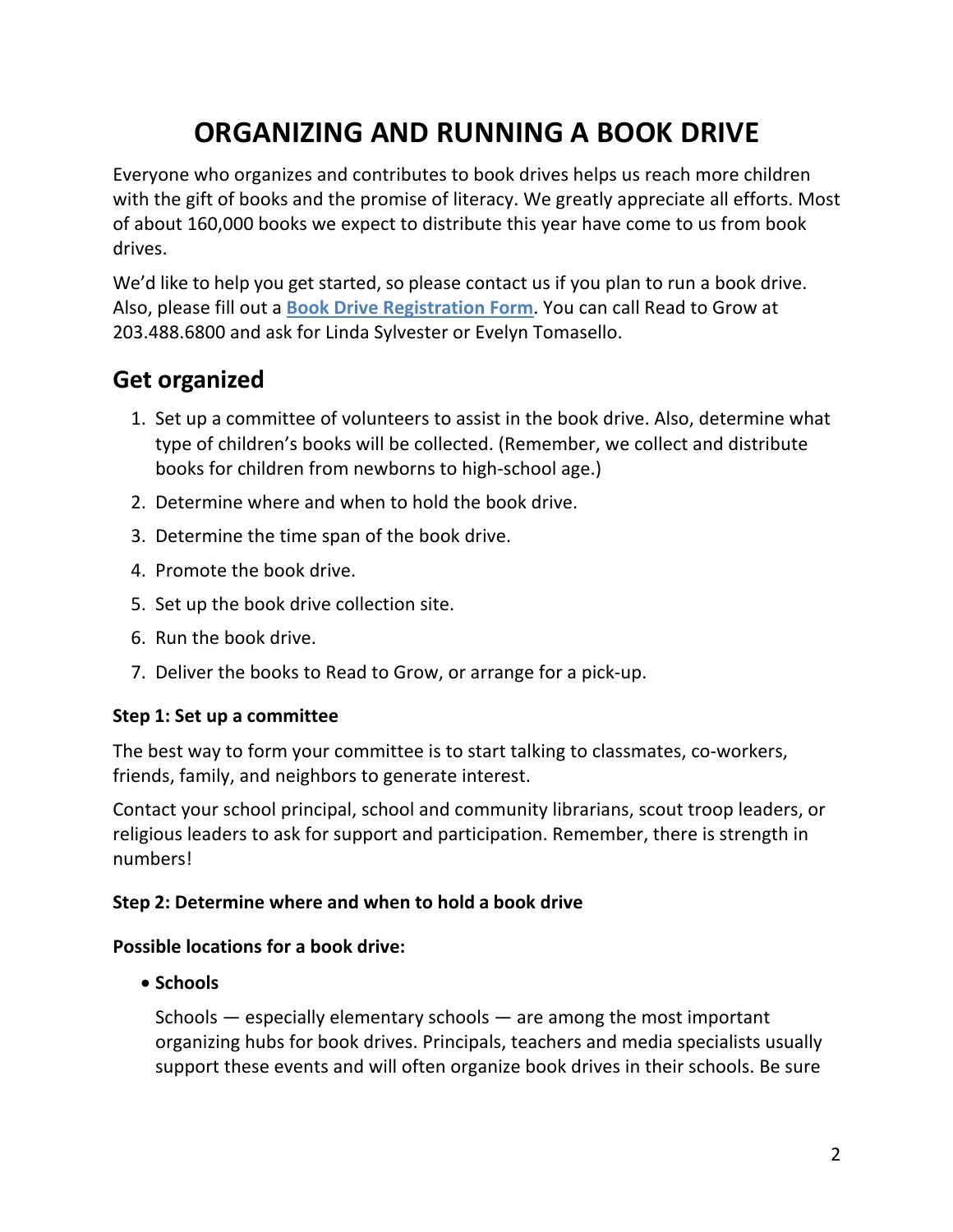to get permission within the school, through the principal or director, before you start. You can request information from Read to Grow to share with others.

Organizing a book drive in an elementary school is a good way to reach the community, because young students will often involve their parents and siblings. Also, organizing a book drive is a great way for middle and high school students to fulfill community service projects.

Consider providing an incentive for the class that collects the most books, or keeping a graph in the school lobby of how many books are collected by each class and the school as a whole. Remember, it's a group effort!

#### • **Businesses and service organizations**

Many companies and service groups (scouts, civic clubs and men's and women's clubs, etc.) choose to collect books for Read to Grow to support families and schools in their area. Running a book drive can be a significant way for a corporation or business to give back to the community in which it is located.

#### • **Religious organizations/places of worship**

Churches and temples are great places to hold book drives. Religious school classes or individual students may want to run a book drive for a confirmation, community service or mitzvah project. Ask religious leaders to assist in promoting your book drive and literacy to their members.

#### **When to run a book drive:**

Book drives can be held any time. Consider holding a drive in conjunction with other reading or literacy events at your school or library, many of which participate in the following annual events:

- **Banned Books Week** (September)
- **Teen Read Week** (October)
- **National Family Literacy Month** (November)
- **Read Across America Day** (March)
- **D.E.A.R. – Drop Everything And Read**
- **National Library Week** (April)
- **Week of the Young Child** (April)
- **Children's Book Week** (May)
- **Get Caught Reading Week** (May)
- **National Readathon Day** (May)
- **Reading is Fun Week** (May)
- **Screen Free Week** (May)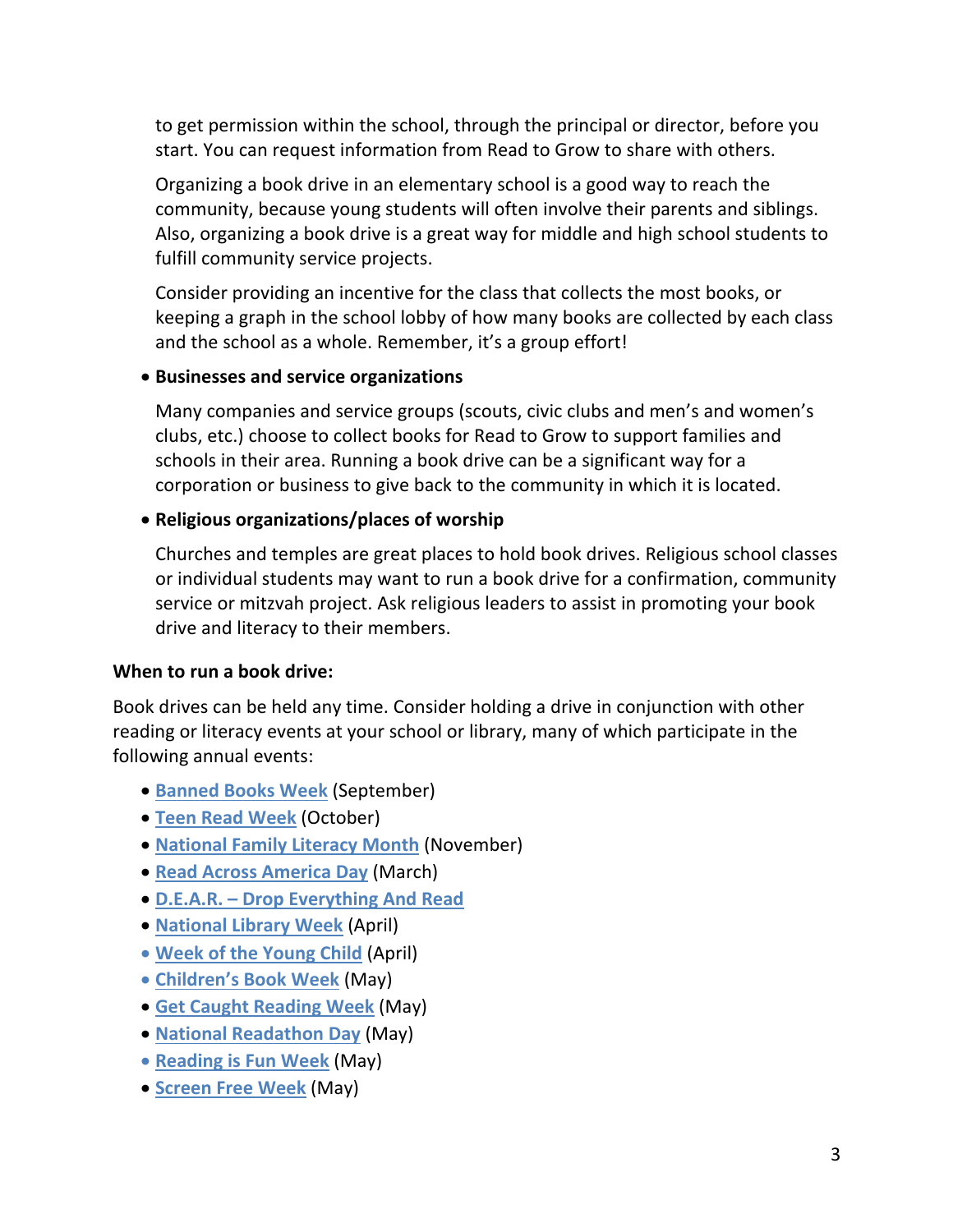#### **Step 3: Determine the time span of the book drive**

Most book drives run from two weeks to a month. Donors need time to receive the information, go through their personal libraries and get the books to collection sites. However, there is no set length of time for a book drive. Work with your committee, if you have one, and with the venue you have chosen to determine what is best.

#### **Step 4: Promote the book drive**

**Publicize!** Put an announcement on your group's social media site, newsletter or calendar. Call Read to Grow for posters to advertise the event, or **download an 8½" x 11" poster** from our website that you can print yourself. You can also use a **Read to Grow logo** in your promotion material.

**Send your book drive details to Read to Grow**, and we will be share them through our social media and on our website.

**Take photos***.* A good photo can be used to publicize an upcoming event, or to recognize a successfully completed one. Email photos in a jpeg format.

*A reminder when promoting a book drive*: We want to give children the best quality of gently used books as possible. Books should be odor- and mold-free and intact, with no torn or missing pages or covers. We cannot use library books.

#### **Step 5: Set up the collection site(s)**

Boxes or bins for book collection should be placed where they will be most visible, such as in entryways or lobbies, or, as an alternative, in offices or classrooms. Boxes or bins should be strong enough to hold large numbers of books. Plastic storage bins (18-gallon) work well.

#### **Step 6: Run the book drive**

Keep track of how full the boxes and bins are at the collection site(s). If they are full, move the books into other boxes or swap the full boxes for empty ones. Consider counting the books as they are packed into the boxes that will eventually go to Read to Grow.

Books can be transferred into smaller boxes (such as banker or copy paper boxes) once a bin is full. Boxes with cut-out handles work best.

Posters advertising the book drive should be placed by the book collection bin(s) and in prominent areas around the venue. Posters can be requested from Read to Grow or designed by volunteers. Remember to include: